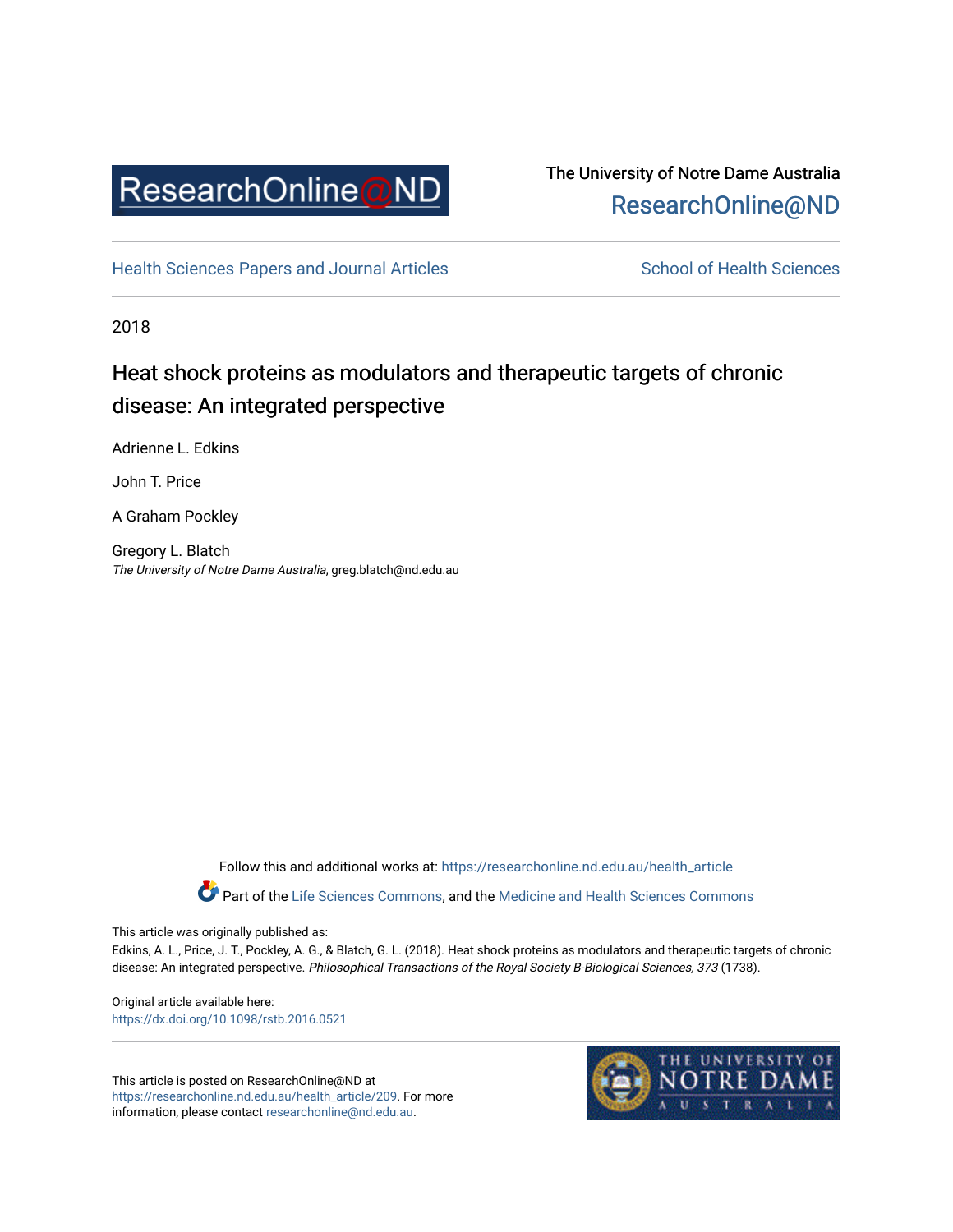This is the author's version of the following article, as accepted for publication: -

Edkins, A.L., Price, J.T., Pockley, A.G., and Blatch, G.L. (2018) Heat shock proteins as modulators and therapeutic targets of chronic disease: An integrated perspective. *Philosophical Transactions of the Royal Society B-Biological Sciences, 373*(1738)*.* doi: 10.1098/rstb.2016.0521

<https://dx.doi.org/10.1098/rstb.2016.0521>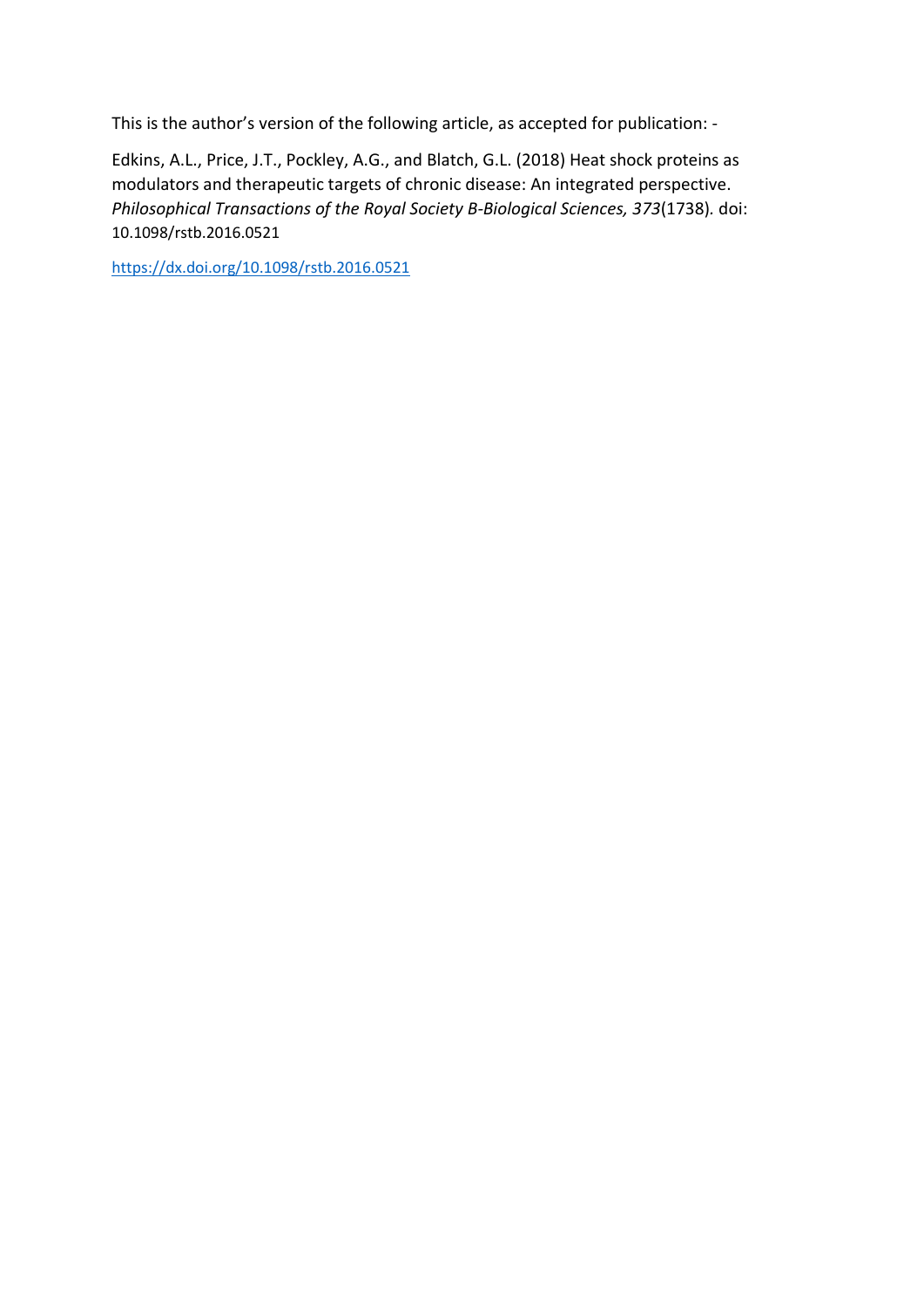**Heat shock proteins as modulators and therapeutic targets of chronic disease: an integrated perspective**  Running Title: Heat shock proteins in health and chronic disease Adrienne L. Edkins<sup>1,\*</sup>, John T. Price <sup>2,3,4,5,\*</sup>, A. Graham Pockley<sup>6,\*</sup>, Gregory L. Blatch<sup>1,2,7,\*,†</sup> ORCID ID: ALE, 0000-0002-3615-6651; JTP, 0000-0002-8244-1023; AGP, 0000-0001- 9593-6431; GLB, 0000-0003-0778-8577 <br> $15$ <sup>1</sup> Biomedical Biotechnology Research Unit (BioBRU), Department of Biochemistry and Microbiology, Rhodes University, Grahamstown, South Africa 18 <sup>2</sup>Centre for Chronic Disease, College of Health and Biomedicine, Victoria University, St Albans, Victoria, Australia <sup>3</sup> Australian Institute for Musculoskeletal Science (AIMSS), Victoria University, University of 22 Melbourne and Western Health. Melbourne. Victoria. Australia Melbourne and Western Health, Melbourne, Victoria, Australia 24 <sup>4</sup>Department of Medicine, Melbourne Medical School-Western Precinct, The University of Melbourne, St Albans, Victoria, Australia <sup>5</sup>Department of Biochemistry and Molecular Biology, Monash University, Clayton, Victoria, Australia <sup>6</sup> John van Geest Cancer Research Centre, Nottingham Trent University, Clifton campus, Clifton Lane, Nottingham, United Kingdom 33 <sup>7</sup> The Vice Chancellery, The University of Notre Dame Australia, Fremantle, Western Australia, Australia *†Author for correspondence:*  Gregory L Blatch Email: greg.blatch@nd.edu.au and g.blatch@ru.ac.za 42 \*All authors contributed equally Key words: cancer, chronic disease, co-chaperones, extracellular and intracellular proteins, molecular chaperones, protein moonlighting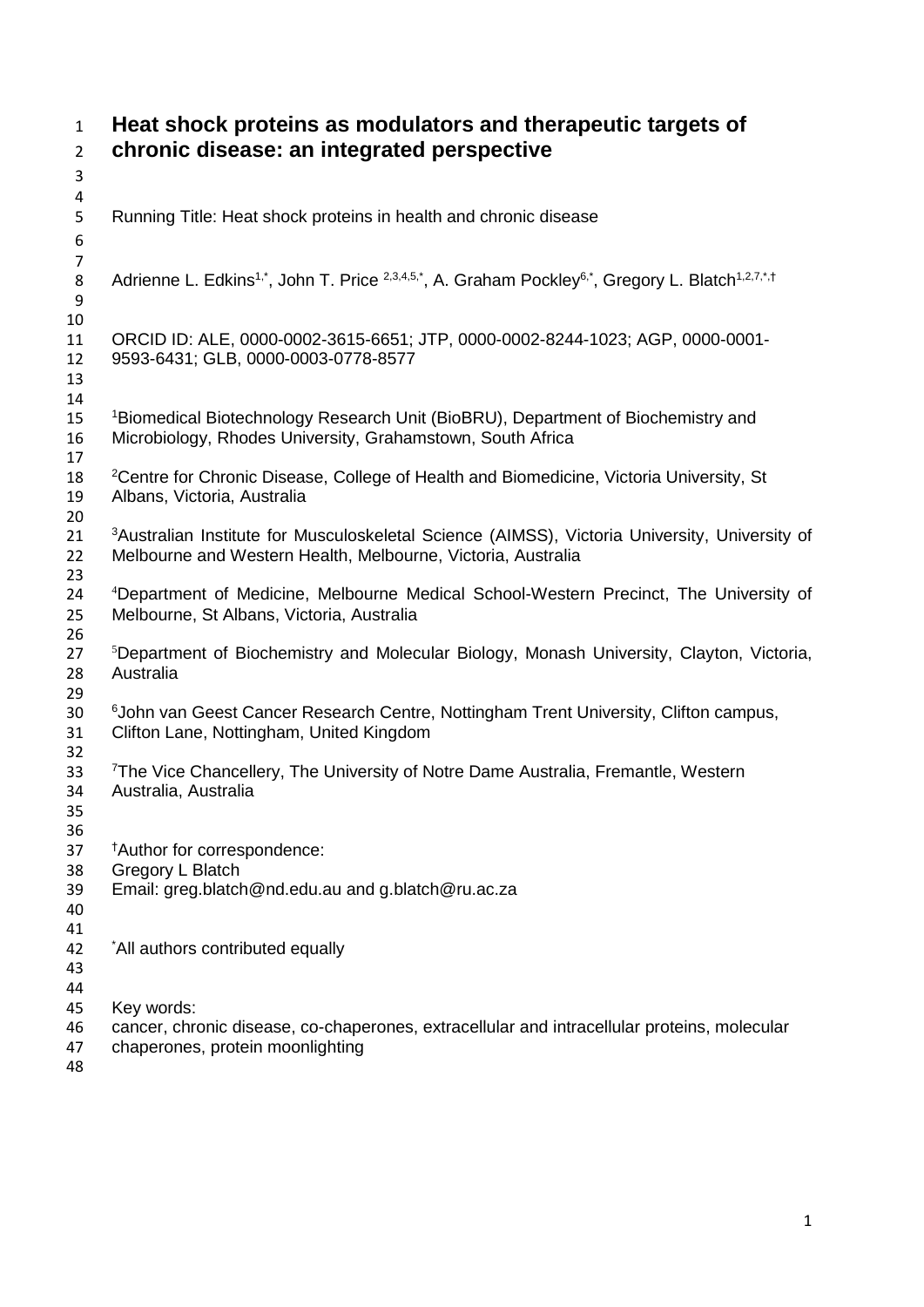#### **Abstract**

 Many heat shock proteins (HSPs) are essential to survival as a consequence of their role as molecular chaperones, and play a critical role in maintaining cellular proteostasis by integrating the fundamental processes of protein folding and degradation. HSPs are arguably amongst the most prominent classes of proteins that have been broadly linked to many human disorders, with changes in their expression profile and/or intracellular/extracellular location now being described as contributing to the pathogenesis of 56 a number of different diseases. Although the concept was initially controversial, it is now<br>57 widely accepted that HSPs have additional biological functions over and above their role in widely accepted that HSPs have additional biological functions over and above their role in proteostasis (so called 'protein moonlighting'). Most importantly, these new insights are enlightening our understanding of biological processes in health and disease, and revealing novel and exciting therapeutic opportunities. This theme issue draws on therapeutic insights from established research on HSPs in cancer and other non-communicable disorders, with an emphasis on how the intracellular function of HSPs contrasts with their extracellular properties and function, and interrogates their potential diagnostic and therapeutic value to the prevention, management and treatment of chronic diseases.

#### **1. Introduction**

 The most extensively studied heat shock proteins (HSPs) are the molecular chaperones that function intracellularly in an ATP-dependent manner and include heat shock protein 60 kDa/heat shock protein 10 kDa (HSP60/HSP10; chaperonins) (HSPD/HSPE); HSP40 (DNAJ), HSP70 (HSPA); HSP90 (HSPC); HSP100; and HSP110 (HSPH) families. The expression of many of these HSPs is regulated by heat shock transcription factors (HSFs), of which HSF1 is the best studied. Increasing evidence now suggests that these molecular chaperones also have biological properties in the extracellular environment which may be independent of their chaperone functions. In addition to ATP, the molecular chaperone 75 activity of the major HSPs is regulated by a cohort of non-substrate accessory proteins,<br>76 known as co-chaperones. Co-chaperones are a diverse group of chaperone regulatory known as co-chaperones. Co-chaperones are a diverse group of chaperone regulatory 77 proteins which are required, to a greater or lesser degree, by certain chaperones. HSP90,<br>78 for example, has over 20 co-chaperones that fine tune its function and adapt it to the for example, has over 20 co-chaperones that fine tune its function and adapt it to the different stages of the protein folding pathway. Some HSP families, such as HSP40, include members having both chaperone and co-chaperone activity.

 A particularly lively area relates to the evolving insight into the therapeutic potential of targeting HSPs in cancer, and their value as an exciting class of molecular target. Although HSPs and their transcription factors have been the subject of sustained interest in the field of cancer biology, more recently they have been attracting interest in many other chronic conditions such as diabetes, obesity, autoimmune disease, neurodegeneration, muscular dystrophies, psychiatric disorders and chronic heart failure. These studies are revealing that 88 although increased levels of intracellular HSPs may be beneficial for acute conditions, such increases can be detrimental for certain chronic conditions, as exemplified by acute and chronic heart conditions. The contribution of extracellular HSPs to chronic disease is poorly understood. Increased levels of extracellular HSPs appear to be detrimental by enhancing inflammation pathways, and hence for conditions such as diabetes a reduction in the ratio of extracellular to intracellular HSPs is beneficial. In contrast, extracellular HSPs can also be beneficial to certain autoimmune conditions as a consequence of their ability to engage with, and recruit the immunomodulatory activity of regulatory T cell populations. Although the reported dichotomies in functionality of HSPs would appear to be counter-intuitive and has been the subject of great debate and counter-arguments, one needs to consider the context and the temporal nature of disease and its control. What is clear from current knowledge is that HSPs play important biological roles under physiological, stressful and disease conditions.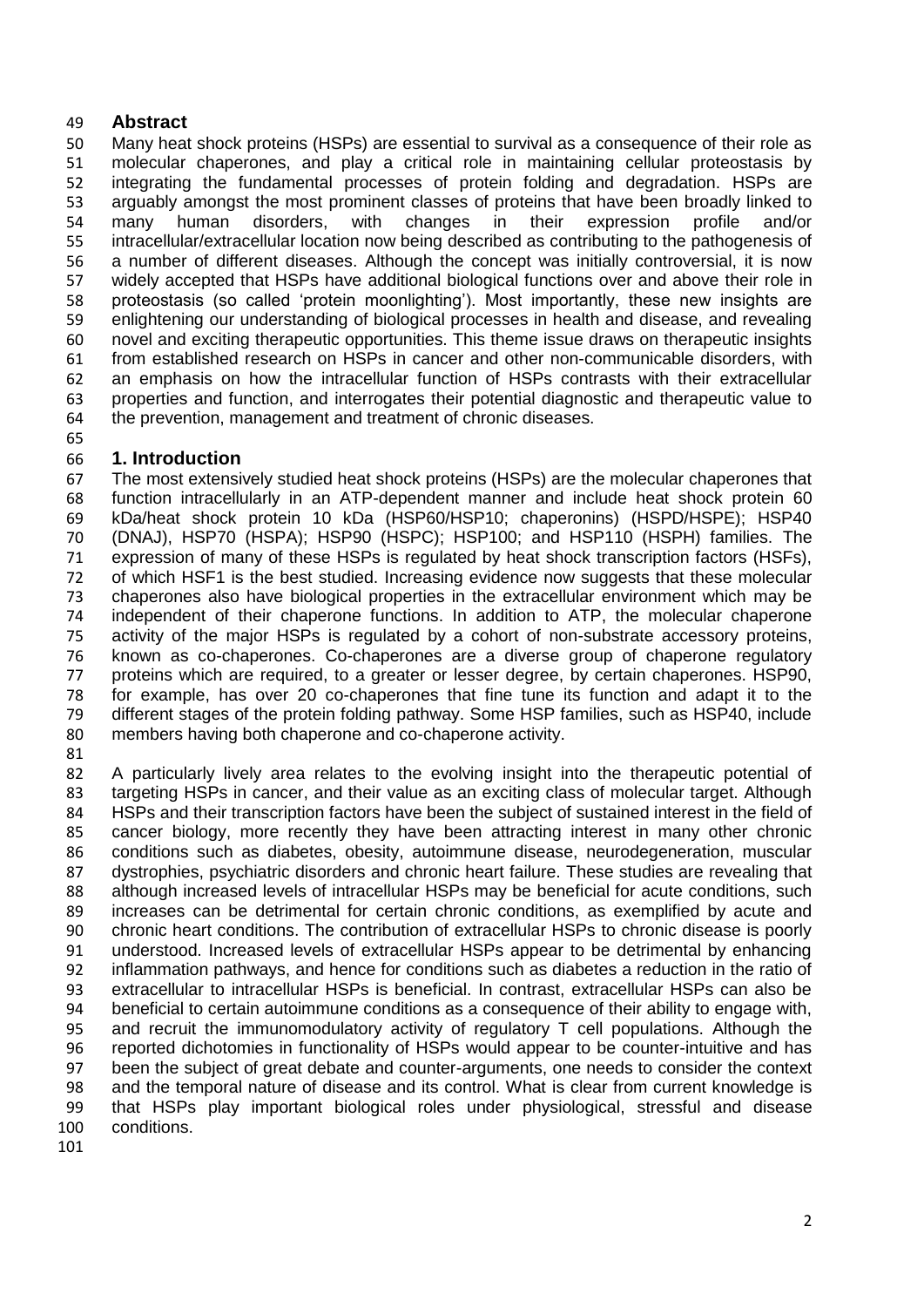The articles in this theme issue highlight how insights (both anticipated and unanticipated) into the biological function of HSPs in cancer have revealed new therapeutic options for the 104 treatment of the disease. The issue also explores how the intracellular function (ATP-rich<br>105 context) of HSPs contrasts with their extracellular function (ATP-poor context), and their context) of HSPs contrasts with their extracellular function (ATP-poor context), and their potential diagnostic and therapeutic value to the prevention, management and treatment of chronic diseases. Here we integrate and critique the content of this theme issue, addressing HSP moonlighting in the context of their contrasting intracellular and extracellular roles.

#### **2. Heat shock proteins and protein moonlighting**

 Although the finding that exposure to a non-physiological temperature (37°C *versus* 26°C) induced a new puffing pattern in the polytene chromosomes of Drosophila [1] was interesting, the author could not have anticipated the significance and broad reach of this finding, especially given that the 'biological relevance of the findings were unclear' and it proved difficult to publish the findings. However, over 50 years later, we continue to appreciate the importance of this heat shock response (HSR) to the maintenance of cellular homeostasis and protection against a multitude of physical, chemical and biological 118 stressors that exist in the environment [2].

 As the protein folding paradigm and molecular chaperone functions of HSPs were developing in the late 1980s and 1990s, it became apparent that some of these proteins were also present on the surface of cells or in the extracellular fluids. This contradicted the 123 established dogma that these proteins were exclusively intracellular and so it took time for<br>124 the data to be accepted, the findings to gain traction with the scientific community and for the data to be accepted, the findings to gain traction with the scientific community and for this new field of extracellular HSPs to be accepted and become established. Interest in the biological role(s) and functions of these proteins grew, as did interest into the potential capacity of extracellular HSPs to influence biology and physiology. As discussed in this issue, it was shown that the treatment of cells with purified HSPs resulted in cell activation 129 similar to that induced by pro-inflammatory cytokines. Despite controversy surrounding the possibility that at least some of the pro-inflammatory effects of HSPs might be due to contaminants of the preparations that have been used [3, 4], there is also a wealth of evidence from a number of settings which argues against this concept [5].

 A new paradigm has arisen that at least some HSPs are secreted proteins [6] with pro- (HSP60, HSP70, HSP90) or anti-inflammatory (HSP10, thioredoxin, HSP27, BiP) actions of importance in human diseases such as cancer, coronary heart disease, diabetes and rheumatoid arthritis [7], to name but a few. In addition to having direct effects on cells, HSPs can bind peptides and present them to T cells to modulate immune responses, and this might have implications in a number of disease settings, including cancer [8]. It has become apparent that HSP70 can be present in a membrane expressed form. The significant diagnostic, therapeutic and imaging potential of this finding, and the progress which has been made in exploiting membrane HSP70-based theranostics (i.e. combining diagnostic and therapeutic capabilities into a single agent; a key element of Precision Medicine) for the management and treatment of patients with cancer, is considered in detail in this issue [9].

 Taken together, the findings that HSPs can be present in the extracellular and cell- associated compartments have led to the establishment of a new paradigm which designates these proteins as 'moonlighting proteins' (proteins with more than one function) that have the capacity to 'escape' from cells and interact with different cell types to elicit a range of biological effects. These proteins can even act as receptors for inflammatory mediators called 'inflammogens' [10]. Support for this new paradigm comes from a number of studies that are highlighted in this issue [11], and a large number of studies that have, and continue to reveal, the presence of a number of HSPs in the bodily fluids of humans and animals [12]. The first two contributions in this issue provide a critical overview of extracellular HSPs [11] and the biology of protein moonlighting [13].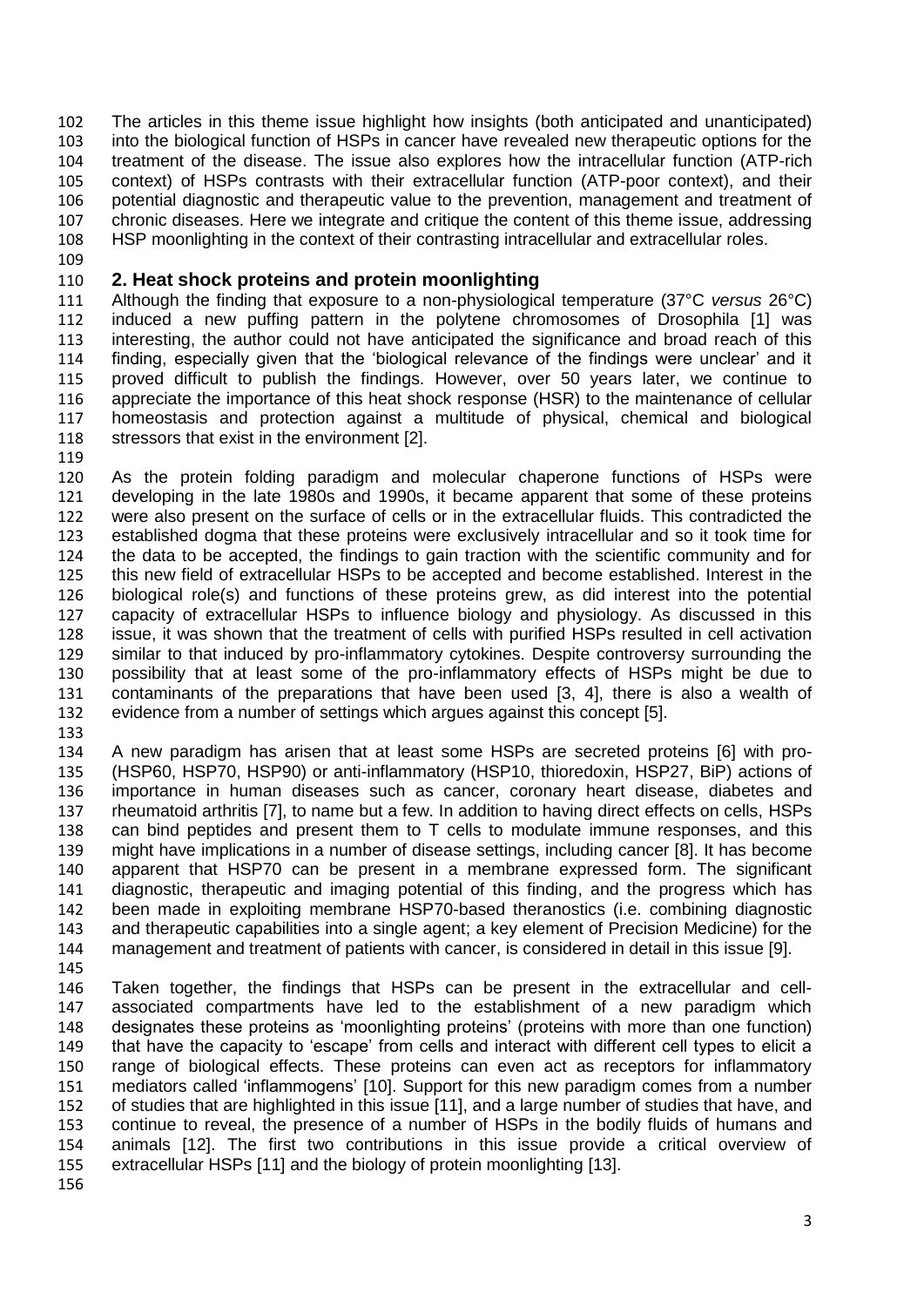#### **3. Intracellular** *versus* **extracellular heat shock proteins in cancer**

 The initiation, progression and metastasis of cancer have all been shown to be accompanied by multiple cellular insults arising from both intracellular and extracellular sources. Internal to the cancer cell, the high expression of oncogenic proteins (many of which are mutated), altered cellular metabolism, aneuploidy and genomic instability all contribute to its characteristic stressed phenotype. Moreover, during cancer development, cells are exposed to altered extracellular conditions that can include hypoxic, acidotic, mechanical and nutrient deprived microenvironments, further stimulating the cancer cell to engage highly conserved survival pathways such as the HSR. Consistent with the knowledge that cancer cells are exposed, both internally and externally, to major proteotoxic insults that challenge cellular homeostasis and survival, it is not surprising that cancers constitutively express high levels of HSP family members. In fact, tumour cells have become to be regarded as addicted to HSPs (e.g. HSP90) as well as their transcriptional regulators (e.g. HSF1).

170<br>171 Increased expression of many HSPs, including HSP27 (HSPB1), HSP72 (HSPA1A, HSPA1B) and HSP90 (HSP90AA1, HSP90B1), have been shown in a wide variety of cancer types such as breast, prostate, lung and melanoma, and are associated with poor patient outcomes. Moreover, HSF1, the master regulator of the HSR has also been shown to be increased in expression and constitutively activated in many cancers. The parallel molecular, genetic and pharmacological investigations that have been performed in relation to HSPs and their signalling and transcriptional regulation, has further confirmed their importance to the growth and progression of many tumour types (reviewed in this issue [14]). For example, the work in targeting and developing HSP90 inhibitors has confirmed the importance of HSP90 to cancer signalling and oncogene driven growth (reviewed in this issue [15]). In a similar manner, the HSR has been shown to be an integral part of the oncogenic network, working through the actions of HSF1 to maintain cancer cell survival and function (reviewed in this issue [16]). Interestingly, it has been shown that within the oncogenic context, the expression of HSF1 is indispensable for the growth and survival of cancer cells, while its loss in non-transformed cells has little to no effect [17].

 HSF1 and many of the HSPs have been shown to play fundamental roles in many aspects of the cancer cell phenotype associated with the hallmarks of cancer [18] including sustained proliferative signalling, evading growth suppression, replicative immortality, angiogenesis, resisting cell death and supporting invasion and metastasis [19]. Moreover, they are also involved in a number of the more recently identified hallmarks of cancer such as the deregulation of cellular energetics, genome instability, avoiding immune destruction and enabling tumour-promoting inflammation. The wide-ranging actions of the HSPs and HSF1 are not limited to the cancer cells themselves, but have also been shown to play important roles for accessory cell function within the tumour microenvironment such as the cancer associated fibroblasts (CAFs) and tumour associated macrophages (TAMs), ultimately contributing to cancer cell growth and progression [20]. 

 Although it was originally proposed that the actions of HSPs were primarily intracellular to cancer cells and other cells of the tumour microenvironment, it is now evident that their presence and functionality are also very important to many molecules and processes external to the cell. For example, HSP90α (HSP90AA1) is known to exist outside the cell, termed as eHSP90, and has been shown to interact with a number of client proteins, including matrix metalloproteinase 2 (MMP2) through which it enhances the migration and invasion of cancer cells (reviewed in this issue [14, 15]). It has been shown that the functions of extracellular HSPs can have both anti-tumour or pro-tumour effects, ranging from anti- tumour or pro-tumour immunomodulation (HSP90, HSP72, HSC70, HSP60, HSP27), suppression or promotion of tumour cell proliferation (GRP78, HSP20, HSP27), as well as promotion of cancer cell invasion (HSP90, GRP75, HSP27) and angiogenesis (HSC70) [21- 26]. Moreover, co-chaperones of HSP90, such as the HSP70/HSP90 organising protein (HOP), HSP40 and p23 have also been shown to be extracellular, and similar to their role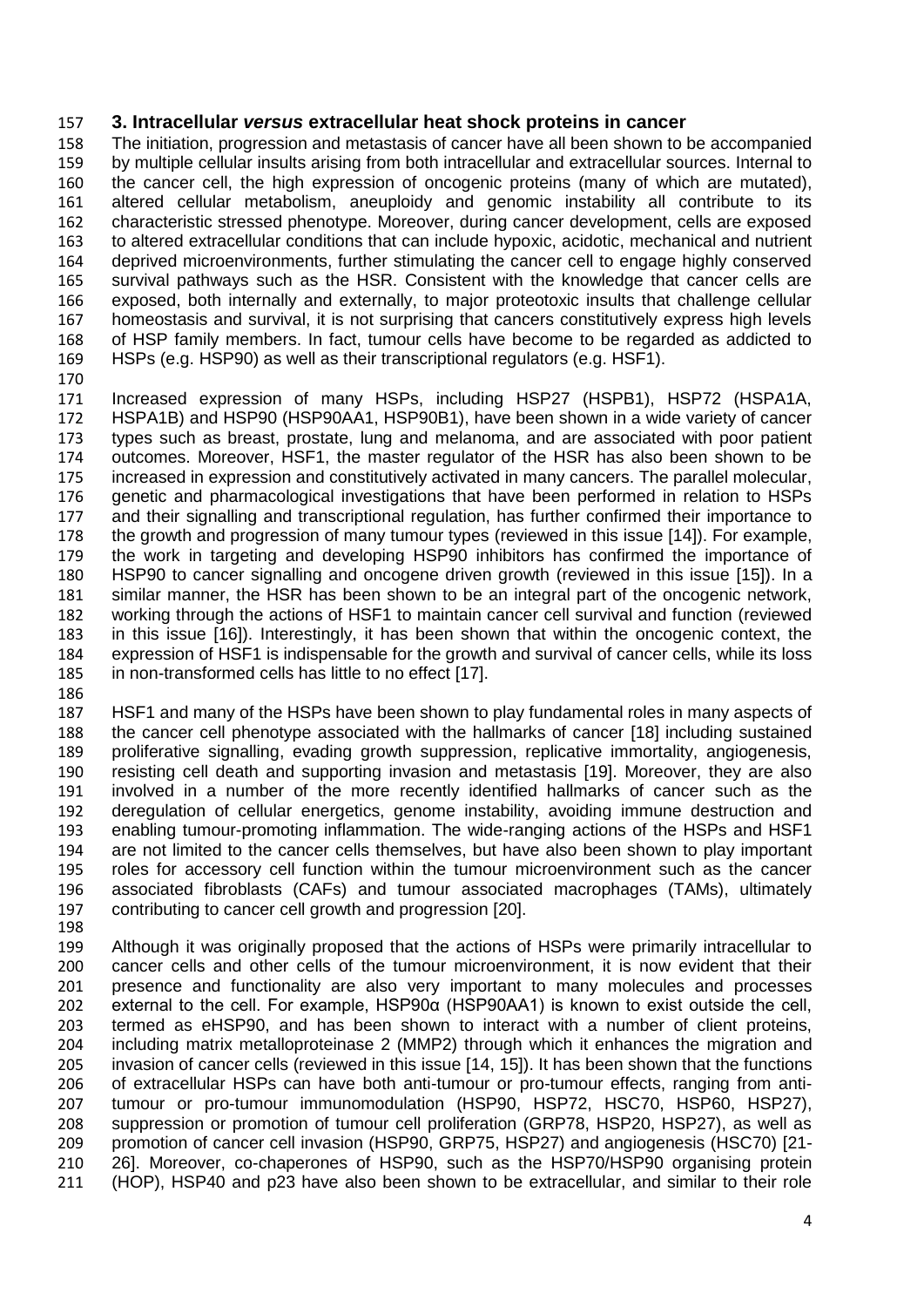internal to the cell, are in complex with HSP90 to elicit extracellular functions such as MMP-2 activation and cancer cell invasion and migration [23, 27].

214<br>215 Our increasing knowledge of the unique roles of HSPs and their co-chaperones external to the cell is leading to novel approaches for the therapeutic targeting of cancers. For example, cell surface HSP70 is currently being used as a target of novel therapies that include nanoparticle-based treatments for cancer, and cell-impermeable HSP90 inhibitors are being examined as to their efficacy in inhibiting cancer migration and invasion (reviewed in this issue [9]). Therefore, our increased understanding of the actions of extracellular HSPs will not only lead us to a better understanding of the biology of cancer and its progression, but 222 will also reveal further therapeutic opportunities for the treatment of advanced cancers.

### **4. Intracellular** *versus* **extracellular heat shock proteins in chronic diseases**

225 Much of the research into the function of HSPs in chronic disease has been focussed on<br>226 cancer. However, it is also clear that HSPs are involved in many other chronic conditions, cancer. However, it is also clear that HSPs are involved in many other chronic conditions, from neurological and muscle-wasting disorders to obesity and post-traumatic stress. This range of chaperonopathies highlights the important and central role which these proteins play in maintenance of correct cellular function.

 Findings from experimental, pharmacological or exercise studies on changes to HSP72 expression levels suggest that the manipulation of the extracellular to intracellular ratio of 233 HSP levels represents a useful avenue for the prevention and treatment of diabetes<br>234 (reviewed in this issue [28]). For example, there is evidence that exercise promotes the (reviewed in this issue [28]). For example, there is evidence that exercise promotes the release of extracellular HSP72 from certain human cells (brain, [29]; epithelium, [30]; immune system, [31]; muscle and adipose tissue, [32]). However, long-term exercise promotes a decrease in extracellular HSP72 and an increase in intracellular skeletal muscle HSP72 [28]. In fact, it is now apparent that the balance of extracellular (pro-inflammatory) *versus* intracellular (anti-inflammatory) HSP72 appears to be a determining factor for the extent of tissue inflammation and hence the pathology associated with diabetes. It is hypothesised that interventions that lower the extracellular to intracellular HSP72 ratio are potentially beneficial in the context of diabetes progression [33]. Hence, carefully constructed exercise regimes that favourably modulate this HSP72 ratio may serve as powerful therapeutic interventions for the prevention and management of diabetes. However, more detailed studies on extracellular HSPs and the effects of exercise are needed, particularly the contribution of different tissues to extracellular HSP expression levels, and the biochemical and physiological mechanisms of action of these HSPs.

 HSPs, and HSP72 in particular, also play an important role in muscle function and are potential therapeutic agents for muscle wasting conditions (reviewed in this issue [34]). HSP90, HSP72, and HSP27 all have a pro-myogenic role in muscle development, albeit via distinct mechanisms. HSPs are also differentially expressed in the muscle progenitor pool that differentiates to give rise to new muscle tissue [34]. HSP72 is the most widely studied HSP in this context and is required for muscle repair after acute injury. Both intracellular and extracellular HSP72 contribute to this process, with extracellular HSP72 functioning primarily via the activation of the immune response. Interestingly, many of the effects of HSP72 knockout on muscle regeneration involve the immune response, which suggests that, given that extracellular HSP72 arises from intracellular HSP72, the extracellular functions of HSP72 are more important in this context. Indeed, injection of extracellular HSP72 has been shown to ameliorate many of the effects of muscle injury in HSP72 null mice [35]. With respect to disease, over-expression of intracellular HSP72 had a positive effect and led to improvements in body strength and endurance, diaphragm health, normalised muscle force and reduced markers of muscle damage in a mouse model of Duchenne muscular dystrophy [36]. HSP72 also has a positive effect on muscle function in the context of muscle immobilisation, suggesting that over-expression of this protein may be a therapeutic approach for a range of muscle wasting conditions. It is likely that at least some of the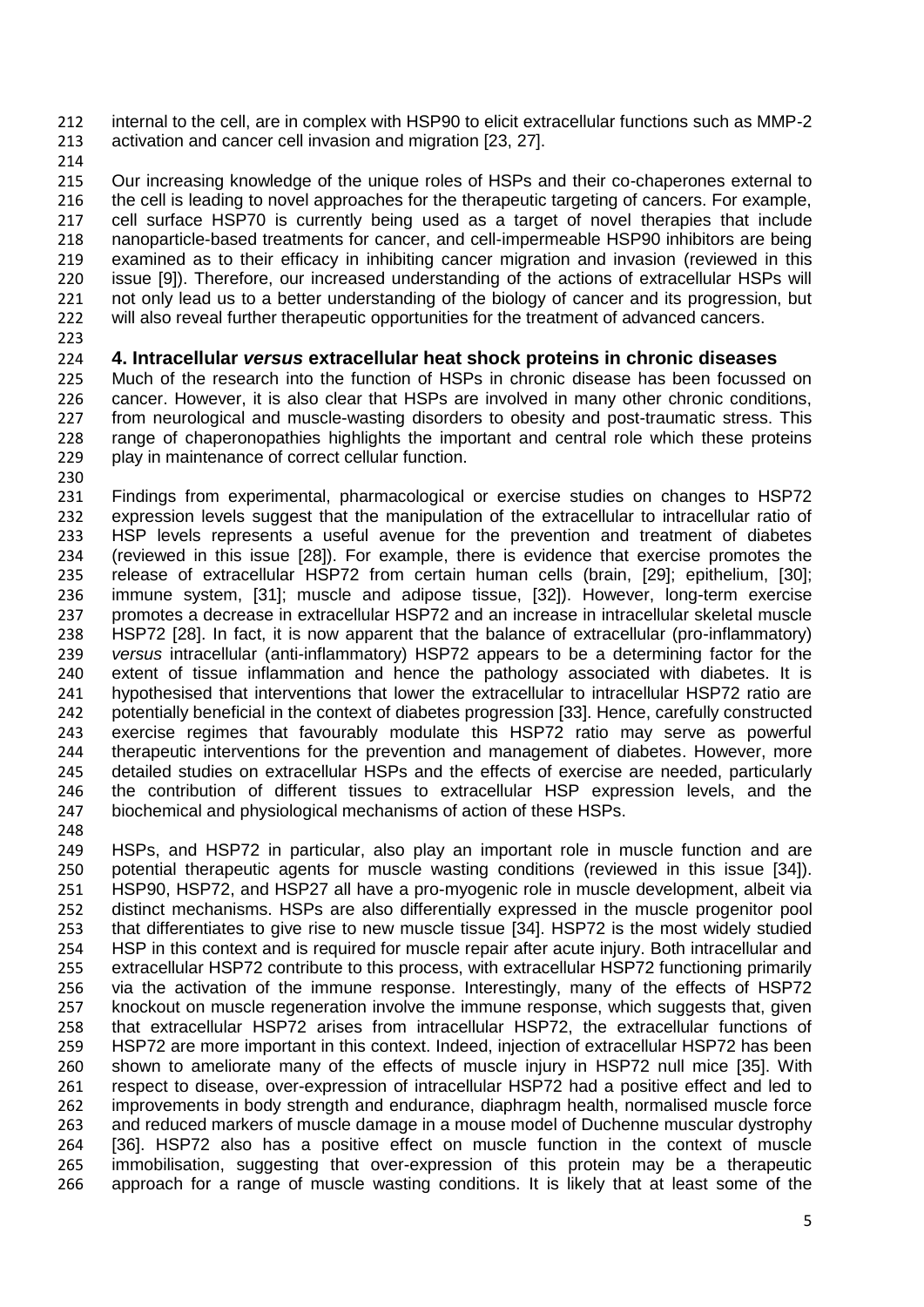described functions of HSP72 in these conditions are attributed to the extracellular function, but this has not been demonstrated definitively.

269<br>270

In addition to a role in muscle-related immune responses, experimental models have provided evidence that both intracellular and extracellular HSPs also have a protective function in autoimmune diseases (reviewed in this issue [37]). The application of exogenous extracellular recombinant HSPs and the experimental co-induction of endogenous intracellular HSPs have been shown to lead to production of disease protective regulatory T (Treg) cells [37, 38]. This has stimulated research into the development of therapeutic HSP-based peptide vaccines for the restoration of immune tolerance in inflammatory diseases.

277<br>278 There is emerging evidence for increased expression of extracellular HSP70, HSP90, and certain associated co-chaperones (e.g. BAG-3) in heart failure, and that their functions are complementary and independent of their intracellular isoforms. The important therapeutic and diagnostic considerations of these findings are reviewed in this issue [39]. Current findings suggest that therapeutic strategies involving the increase of HSP levels may be applicable in the context of acute heart conditions (e.g. acute myocardial infarction/ischemic reperfusion injury), but not chronic heart conditions (e.g. hypertension). Indeed, the pharmacological enhancement of intracellular HSP function has been shown to provide protection against experimental myocardial infarction [40]. With respect to chronic heart conditions, extracellular and intracellular HSPs exert different effects. For example, a decrease in the expression of intracellular HSP70 promotes cardiomyocyte hypertrophy and dysfunction while protecting mice from cardiac fibrosis, whereas inhibition of extracellular HSP70 has been shown to improve hypertension-induced hypertrophy and fibrosis [41]. In the context of chronic heart disease, there are some parallels in the findings for extracellular HSP90 and extracellular HSP70. For example, the decrease in fibronectin levels, collagen production and the associated TGFβ signalling pathway via the inhibition of extracellular 294 HSP90 [42, 43] has implications for the fibrosis-related pathology of chronic heart conditions.<br>295 Although there is great promise for extracellular HSP70 and HSP90 as diagnostic markers of Although there is great promise for extracellular HSP70 and HSP90 as diagnostic markers of chronic heart disease, a deeper understanding of the mechanism(s) of action of extracellular HSP70 and HSP90 and its co-chaperones is required before effective prevention and treatment can be achieved.

300 HSPs are also important in the context of neurodegeneration and neurological dysfunction<br>301 leading to psychiatric diseases. HSP40s are the largest and most diverse of the HSPs and 301 leading to psychiatric diseases. HSP40s are the largest and most diverse of the HSPs and<br>302 changes in different HSP40 isoforms all give rise to different, but related forms of changes in different HSP40 isoforms all give rise to different, but related forms of neurodegeneration (reviewed in this issue [44]). Although these HSP40 isoforms share structural features such as the J domain, they also contain a number of unique functional domains (particularly since most of the isoforms associated with disease are the more diverse type III HSP40/DNAJC). The redundancy between isoforms in some contexts can also explain why it is possible to ameliorate the disease consequences of a mutation or deficiency of one isoform via over-expression of another. For example, overexpression of DNAJA1 can suppress aggregation of polyQ ataxin associated with neurodegeneration [45]. Interestingly, there are no neurological disorders associated with mutations in type I HSP40s 311 like DNAJA1, presumably because many of these proteins are essential and loss of function cannot therefore be tolerated. With respect to psychiatric disorders, the co-chaperone FKBP51, acting via HSP90, is both a causative agent and biomarker for various forms of the disease (reviewed in this issue [46]). Increased levels of FKBP51 lead to glucocorticoid resistance by retarding the recruitment of glucocorticoid receptor (GR) to the nucleus and perturbing signalling via the hypothalamic-pituitary-adrenal (HPA) axis that culminates in a poor stress coping phenotype [46]. Specific single nucleotide polymorphisms that result in methylation changes which alter levels of FKBP51 may be a risk or prognostic factor for anxiety or suicide risk [47, 48]. This suggests that modulation of FKBP51 levels may be a relevant therapeutic strategy. However, in the context of both HSP40-related neurodegeneration and FKBP51-related psychiatric disorders, we have limited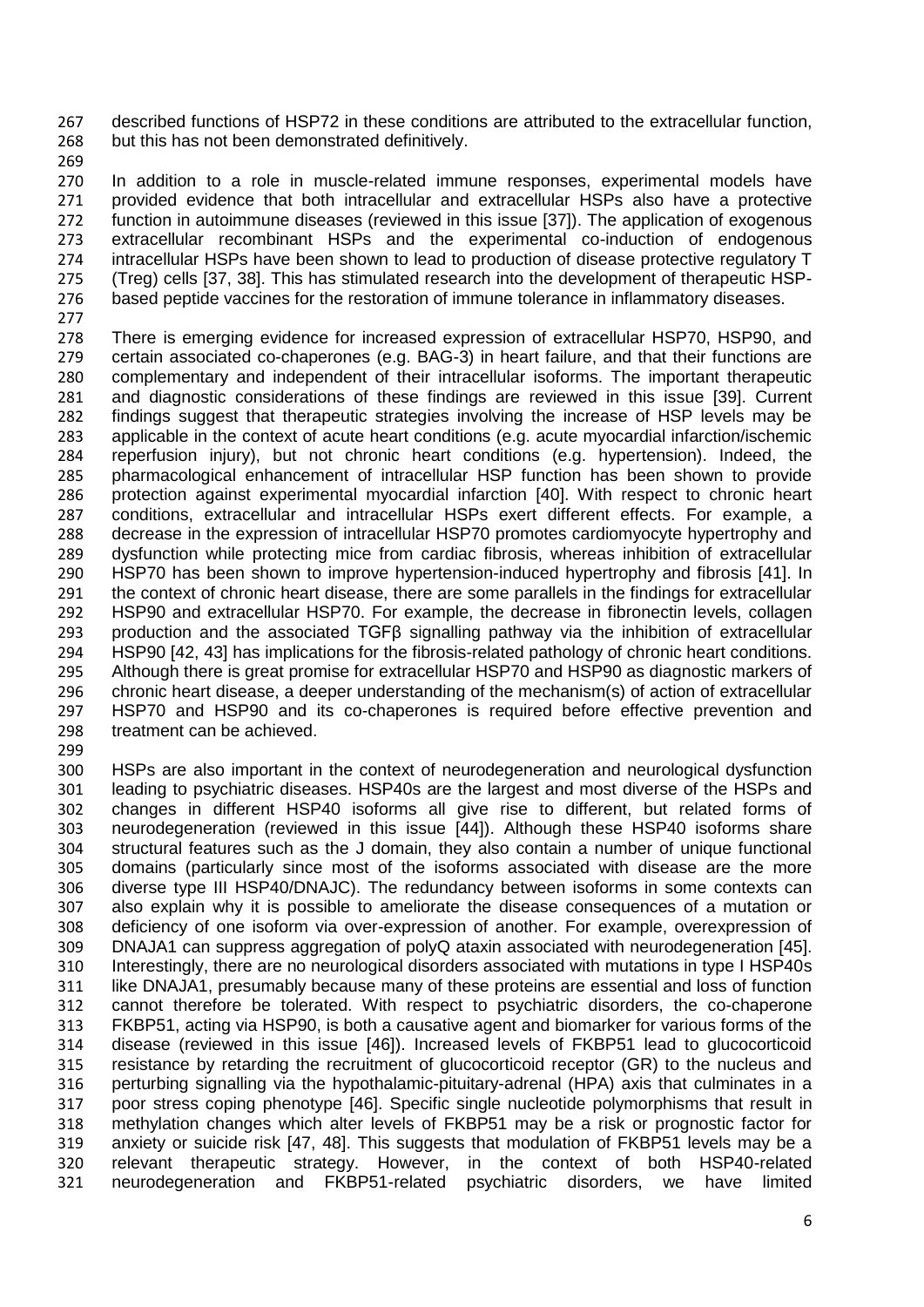understanding of the relative contribution of intracellular *versus* extracellular forms of the relevant HSPs due to a paucity of data. Certainly, it is known that both HSP70 and HSP90 324 are extracellular and therefore it is at least theoretically possible that co-chaperones of these<br>325 two proteins (HSP40 and FKBP51) also exist in functional extracellular forms. In these two proteins (HSP40 and FKBP51) also exist in functional extracellular forms. In these examples, what we do know is that disease is usually associated with a change in the levels of a particular HSP. For example, mutations or deletions in the HSP40 isoform DNAJC29 is one of the most common causes of ataxia [49]. In some instances, the change in HSP levels are associated with missense mutations, deletions or splicing changes, while in other cases levels change in response to the environment (such as age-induced increases in FKBP51 levels which are associated with psychiatric disorders).

### **5. Conclusion**

 Fundamental insights into how HSPs give rise to disease will be an important component of 335 therapeutic targeting of these proteins. However, many knowledge gaps remain and need to<br>336 be addressed. Importantly, with cancer and autoimmune disease being the exceptions, there be addressed. Importantly, with cancer and autoimmune disease being the exceptions, there is limited insight into the role played by extracellular HSPs in chronic diseases such as neurodegeneration or psychiatric disorders. In addition, while much is known about the mechanism of action of specific intracellular HSP networks, such as the HSP90-HOP-HSP70 or HSP70-HSP40 complexes, the genesis and function of these HSP complexes in the extracellular milieu is poorly understood and raises many fundamental questions that need to be answered before therapeutic applications can be properly developed. Like the HSPs 343 they regulate, co-chaperones like HOP appear to also be secreted via exosomes [50].<br>344 However it is not known if HOP is secreted together with HSP90 and HSP70 as a functional However, it is not known if HOP is secreted together with HSP90 and HSP70 as a functional complex, or if it is secreted separately and then forms a complex with the HSPs [51]. Therefore, the major questions that need to be answered for these extracellular HSP complexes and many other extracellular HSPs include the following:

- 
- 1. What is the origin of extracellular HSPs, and which isoforms are structurally and functionally distinct from their intracellular counterparts, and which isoforms are derived from their intracellular counterparts?
- 2. Which isoforms of extracellular HSPs are encoded by separate genes and which are encoded by splice variants of the same gene?
- 3. Are there receptors associated with extracellular HSPs?
- 4. As a general principle, is the ratio of extracellular to intracellular HSP levels important for cellular and physiological homeostasis?
- 5. What stimuli, mechanisms and pathways are required for the secretion of extracellular HSPs?
- 6. Do extracellular (exosomal) HSPs function as molecular chaperones, is their activity regulated by extracellular co-chaperones and what defines extracellular client proteins?
- 

 While there is much work to be done before we can more fully define the true biological role, therapeutic potential and significance of extracellular HSPs, we can draw inspiration from Hippocrates who stated: 'That which drugs fail to cure, the scalpel can cure. That which the scalpel fails to cure, heat can cure. If the heat cannot cure, it must be determined to be incurable'. 

 **Authors contributions.** All authors contributed equally to the writing, analysis, editing and approval of the article.

- **Competing interests.** The authors have no competing interests.
-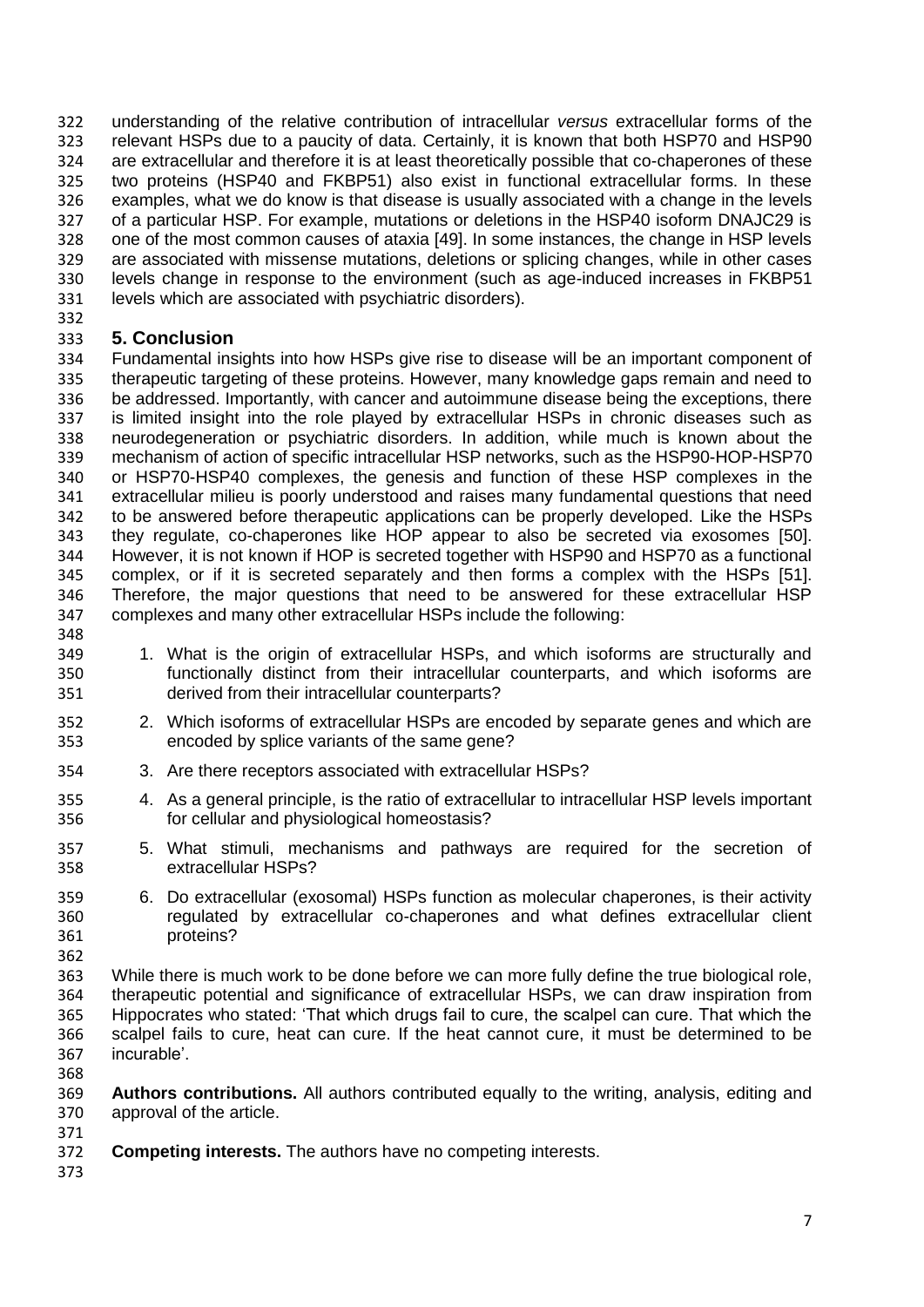**Funding.** GLB is funded by the National Research Foundation (NRF, South Africa, Grant No. 68881) and The University of Notre Dame Australia (UNDA). ALE is funded by the South 376 African Research Chairs Initiative of the Department of Science and Technology (DST) and<br>377 the NRF (Grant No. 98566), NRF CPRR and Incentive funding (Grant Nos 91523, 90641), the NRF (Grant No. 98566), NRF CPRR and Incentive funding (Grant Nos 91523, 90641), the Cancer Association of South Africa (CANSA), Medical Research Council South Africa (MRC-SA) with funds from the National Treasury under its Economic Competitiveness and Support Package and Rhodes University. AGP is currently funded by the John and Lucille van Geest Foundation, the Headcase Cancer Trust, the Roger Counter Foundation, the National Institute for Health Research (NIHR), NanoString Technologies Inc., and the Qatar National Research Fund. JTP is funded by Victoria University, Stop the Mets, Australian Institute for Musculoskeletal Science Seed grant and a National Health and Medical Research Council (NHMRC) Project grant (GRNT1057706). The views expressed are those of the authors and should not be attributed to any of the institutions funding the research. 

 **Acknowledgements.** We would like to thank: Helen Eaton, Senior Commissioning Editor, Philosophical Transactions B, for her excellent guidance during all stages of preparation of this theme issue; the contributing authors, for their commitment to this project; and the many reviewers, for their assistance with the peer-review process.

#### **References**

- 1. Ritossa FA. 1962 A new puffing pattern induced by temperature shock and DNP in Drosophila *Experientia* **18**, 571-573.
- 2. Kregel KC. 2002 Heat shock proteins: modifying factors in physiological stress responses and acquired thermotolerance. *J. Appl. Physiol.* **92**, 2177-2186. (doi:10.1152/japplphysiol.01267.2001).
- 3. Gao B, Tsan MF. 2003 Endotoxin contamination in recombinant human heat shock protein 70 (Hsp70) preparation is responsible for the induction of tumor necrosis factor alpha release by murine macrophages. *J. Biol. Chem.* **278**, 174-179. (doi:10.1074/jbc.M208742200).
- 4. Gao B, Tsan MF. 2003 Recombinant human heat shock protein 60 does not induce the release of tumor necrosis factor alpha from murine macrophages. *J. Biol. Chem.* **278**, 22523-22529. (doi:10.1074/jbc.M303161200).
- 5. Henderson B, Calderwood SK, Coates AR, Cohen I, van Eden W, Lehner T, Pockley AG. 2010 Caught with their PAMPs down? The extracellular signalling actions of molecular chaperones are not due to microbial contaminants. *Cell Stress Chaperones* **15**, 123-141. (doi:10.1007/s12192-009-0137-6).
- 6. Pockley AG. 2003 Heat shock proteins as regulators of the immune response. *Lancet* **362**, 469-476. (doi:10.1016/S0140-6736(03)14075-5).
- 7. Panayi GS, Corrigall VM, Henderson B. 2004 Stress cytokines: pivotal proteins in immune regulatory networks; Opinion. *Curr. Opin. Immunol.* **16**, 531-534. (doi:10.1016/j.coi.2004.05.017).
- 8. Henderson B, Pockley AG, editors 2005 *Molecular Chaperones and Cell Signalling.*  Cambridge, Cambridge University Press.
- 9. Shevtsov M, Huile G, Multhoff G. 2017 Membrane heat shock protein 70 (Hsp70) a theranostic target for cancer therapy. *Phil. Trans. R. Soc. B* **This issue**.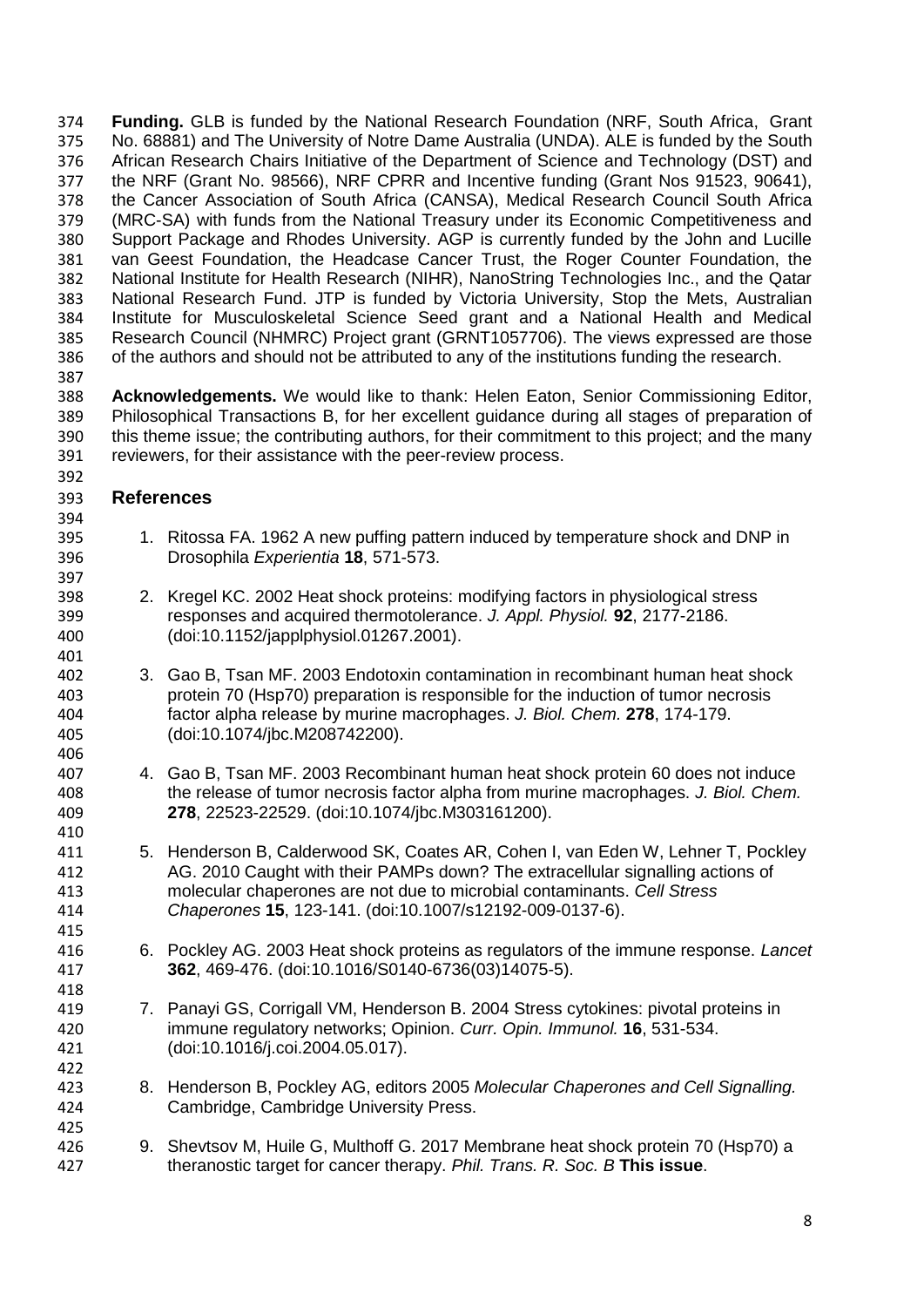| 428<br>429                      | 10. Triantafilou K, Triantafilou M, Dedrick RL. 2001 A CD14-independent LPS receptor                                                                                                                                                                                                         |
|---------------------------------|----------------------------------------------------------------------------------------------------------------------------------------------------------------------------------------------------------------------------------------------------------------------------------------------|
| 430<br>431                      | cluster. Nat. Immunol. 2, 338-345. (doi:10.1038/86342).                                                                                                                                                                                                                                      |
| 432<br>433<br>434               | 11. Pockley AG. 2017 Extracellular cell stress (heat shock) proteins - immune responses<br>and disease: An overview. Phil. Trans. R. Soc. B This issue.                                                                                                                                      |
| 435<br>436<br>437<br>438        | 12. Pockley AG, Henderson B, Multhoff G. 2014 Extracellular cell stress proteins as<br>biomarkers of human disease. Biochem. Soc. Trans. 42, 1744-1751.<br>(doi:10.1042/BST20140205).                                                                                                        |
| 439<br>440<br>441               | 13. Jeffery C. 2017 Protein moonlighting: What is it, and why is it important. Phil. Trans.<br>R. Soc. B This issue.                                                                                                                                                                         |
| 442<br>443<br>444               | 14. Calderwood SK. 2017 Heat Shock Proteins and Cancer: Intracellular Chaperones or<br>Extracellular Signaling ligands? Phil. Trans. R. Soc. B This issue.                                                                                                                                   |
| 445<br>446<br>447               | 15. Zuehlke A, Moses M, Neckers L. 2017 Heat Shock Protein 90: Its Inhibition and<br>Function. Phil. Trans. R. Soc. B This issue.                                                                                                                                                            |
| 448<br>449<br>450               | 16. Dai C. 2017 The heat-shock, or HSF1-mediated proteotoxic stress, response in<br>cancer: from proteomic stability to oncogenesis. Phil. Trans. R. Soc. B This issue.                                                                                                                      |
| 451<br>452<br>453<br>454        | 17. Dai C, Whitesell L, Rogers AB, Lindquist S. 2007 Heat shock factor 1 is a powerful<br>multifaceted modifier of carcinogenesis. Cell 130, 1005-1018.<br>(doi:10.1016/j.cell.2007.07.020).                                                                                                 |
| 455<br>456<br>457               | 18. Hanahan D, Weinberg RA. 2011 Hallmarks of cancer: the next generation. Cell 144,<br>646-674. (doi:10.1016/j.cell.2011.02.013).                                                                                                                                                           |
| 458<br>459<br>460<br>461<br>462 | 19. Mendillo ML, Santagata S, Koeva M, Bell GW, Hu R, Tamimi RM, Fraenkel E, Ince<br>TA, Whitesell L, Lindquist S. 2012 HSF1 drives a transcriptional program distinct<br>from heat shock to support highly malignant human cancers. Cell 150, 549-562.<br>(doi:10.1016/j.cell.2012.06.031). |
| 463<br>464<br>465<br>466<br>467 | 20. Scherz-Shouval R, Santagata S, Mendillo ML, Sholl LM, Ben-Aharon I, Beck AH,<br>Dias-Santagata D, Koeva M, Stemmer SM, Whitesell L, et al. 2014 The<br>reprogramming of tumor stroma by HSF1 is a potent enabler of malignancy. Cell 158,<br>564-578. (doi:10.1016/j.cell.2014.05.045).  |
| 468<br>469<br>470<br>471        | 21. Li W, Sahu D, Tsen F. 2012 Secreted heat shock protein-90 (Hsp90) in wound<br>healing and cancer. Biochim. Biophys. Acta. 1823, 730-741.<br>(doi:10.1016/j.bbamcr.2011.09.009).                                                                                                          |
| 472<br>473<br>474<br>475        | 22. Mambula SS, Calderwood SK. 2006 Heat shock protein 70 is secreted from tumor<br>cells by a nonclassical pathway involving lysosomal endosomes. J. Immunol. 177,<br>7849-7857. (doi:10.4049/jimmunol.177.11.7849).                                                                        |
| 476<br>477<br>478               | 23. Sims JD, McCready J, Jay DG. 2011 Extracellular heat shock protein (Hsp)70 and<br>Hsp90alpha assist in matrix metalloproteinase-2 activation and breast cancer cell<br>migration and invasion. PLoS. One 6, e18848. (doi:10.1371/journal.pone.0018848).                                  |
| 479<br>480<br>481               | 24. Tsuneki M, Maruyama S, Yamazaki M, Xu B, Essa A, Abe T, Babkair H, Cheng J,<br>Yamamoto T, Saku T. 2013 Extracellular heat shock protein A9 is a novel interaction                                                                                                                       |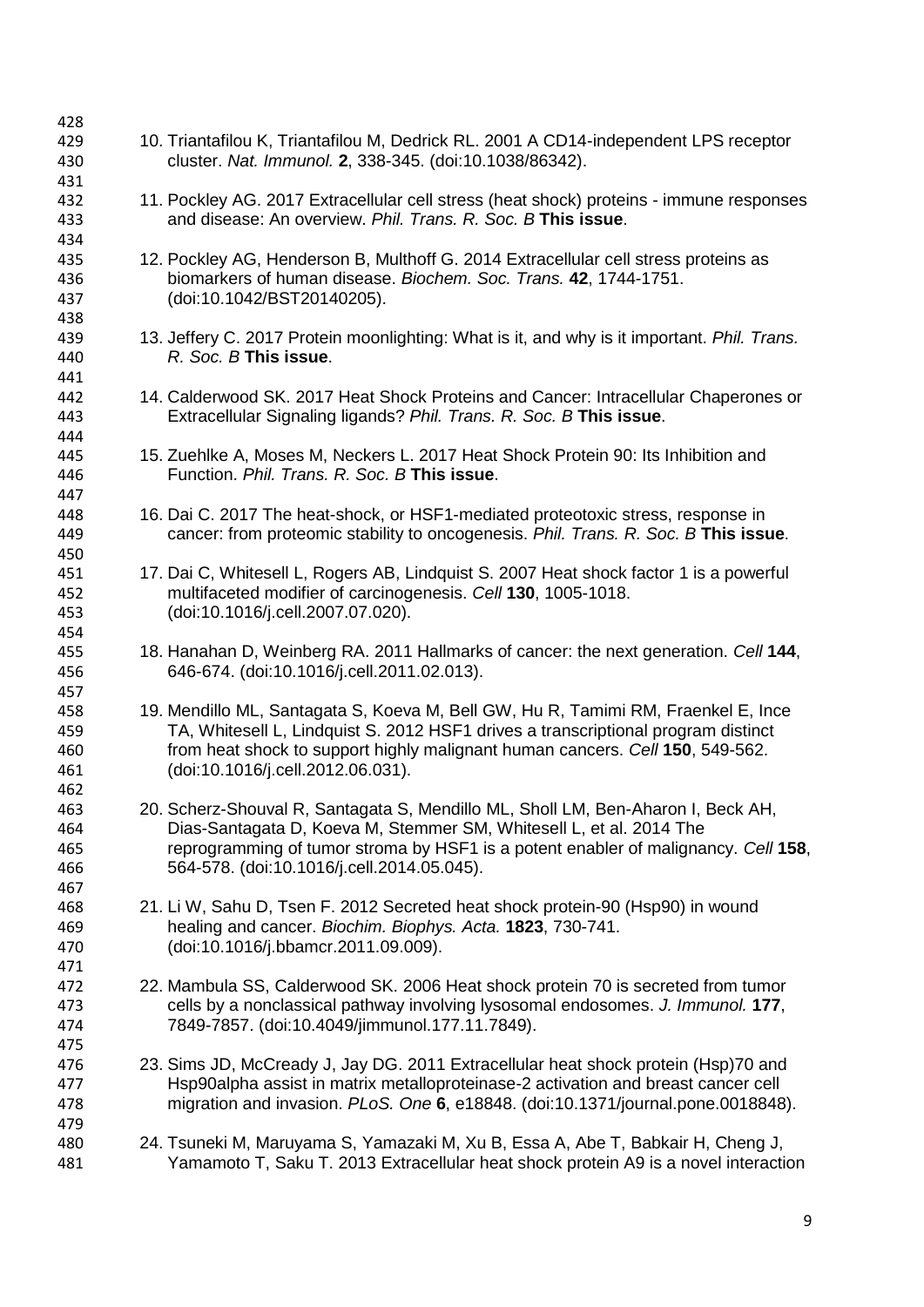partner of podoplanin in oral squamous cell carcinoma cells. *Biochem. Biophys. Res. Commun.* **434**, 124-130. (doi:10.1016/j.bbrc.2013.03.057). 25. Tsutsumi S, Scroggins B, Koga F, Lee MJ, Trepel J, Felts S, Carreras C, Neckers L. 2008 A small molecule cell-impermeant Hsp90 antagonist inhibits tumor cell motility and invasion. *Oncogene* **27**, 2478-2487. (doi:10.1038/sj.onc.1210897). 26. de la Mare JA, Jurgens T, Edkins AL. 2017 Extracellular Hsp90 and TGFbeta regulate adhesion, migration and anchorage independent growth in a paired colon cancer cell line model. *BMC. Cancer* **17**, 202. (doi:10.1186/s12885-017-3190-z). 27. Baindur-Hudson S, Edkins AL, Blatch GL. 2015 Hsp70/Hsp90 organising protein (hop): beyond interactions with chaperones and prion proteins. *Subcell. Biochem.* **78**, 69-90. (doi:10.1007/978-3-319-11731-7\_3). 28. Archer A, Von Schulze A, Geiger P. 2017 Exercise, heat shock proteins and insulin resistance. *Phil. Trans. R. Soc. B* **This issue**. 29. Lancaster GI, Moller K, Nielsen B, Secher NH, Febbraio MA, Nybo L. 2004 Exercise induces the release of heat shock protein 72 from the human brain in vivo. *Cell Stress Chaperones* **9**, 276-280. (doi:10.1379/CSC-18R.1). 30. Broquet AH, Thomas G, Masliah J, Trugnan G, Bachelet M. 2003 Expression of the molecular chaperone Hsp70 in detergent-resistant microdomains correlates with its membrane delivery and release. *J. Biol. Chem.* **278**, 21601-21606. (doi:10.1074/jbc.M302326200). 31. Lancaster GI, Febbraio MA. 2005 Exosome-dependent trafficking of HSP70: a novel secretory pathway for cellular stress proteins. *J. Biol. Chem.* **280**, 23349-23355. (doi:10.1074/jbc.M502017200). 32. Takeuchi T, Suzuki M, Fujikake N, Popiel HA, Kikuchi H, Futaki S, Wada K, Nagai Y. 2015 Intercellular chaperone transmission via exosomes contributes to maintenance of protein homeostasis at the organismal level. *Proc. Natl. Acad. Sci. USA.* **112**, E2497-2506. (doi:10.1073/pnas.1412651112). 33. Krause M, Heck TG, Bittencourt A, Scomazzon SP, Newsholme P, Curi R, Homem de Bittencourt PI, Jr. 2015 The chaperone balance hypothesis: the importance of the extracellular to intracellular HSP70 ratio to inflammation-driven type 2 diabetes, the effect of exercise, and the implications for clinical management. *Mediators Inflamm.* **2015**, 249205. (doi:10.1155/2015/249205). 34. Thakur S, Swiderski K, Ryall J, Lynch G. 2017 Therapeutic potential of heat shock protein induction for muscular dystrophy and other muscle wasting conditions. *Phil. Trans. R. Soc. B* **This issue**. 35. Senf SM, Howard TM, Ahn B, Ferreira LF, Judge AR. 2013 Loss of the inducible Hsp70 delays the inflammatory response to skeletal muscle injury and severely impairs muscle regeneration. *PLoS. One* **8**, e62687. (doi:10.1371/journal.pone.0062687). 36. Gehrig SM, van der Poel C, Sayer TA, Schertzer JD, Henstridge DC, Church JE, Lamon S, Russell AP, Davies KE, Febbraio MA, et al. 2012 Hsp72 preserves muscle function and slows progression of severe muscular dystrophy. *Nature* **484**, 394-398. (doi:10.1038/nature10980).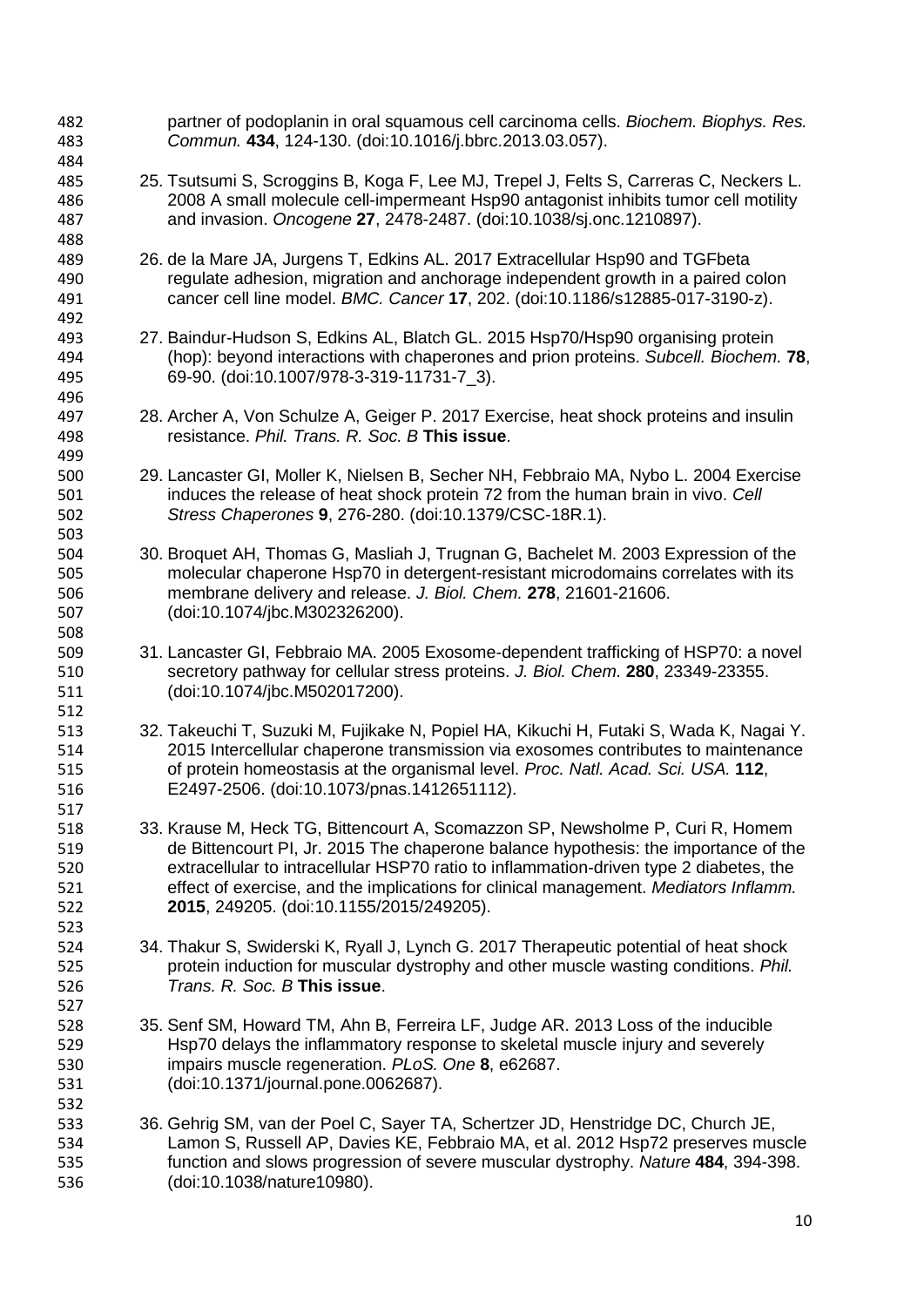Heat Shock Protein T cell epitopes. *Phil. Trans. R. Soc. B* **This issue**. 38. Dengjel J, Schoor O, Fischer R, Reich M, Kraus M, Muller M, Kreymborg K, Altenberend F, Brandenburg J, Kalbacher H, et al. 2005 Autophagy promotes MHC class II presentation of peptides from intracellular source proteins. *Proc. Natl. Acad. Sci. USA.* **102**, 7922-7927. (doi:10.1073/pnas.0501190102). 39. Ranek M, Stachowski M, Kirk J, Willis M. 2017 The Role of Heat Shock Proteins and Co-Chaperones in Heart Failure. *Phil. Trans. R. Soc. B* **This issue**. 40. Zhou C, Bai J, Jiang C, Ye L, Pan Y, Zhang H. 2017 Geranylgeranylacetone attenuates myocardium ischemic/reperfusion injury through HSP70 and Akt/GSK- 3beta/eNOS pathway. *Am. J. Transl. Res.* **9**, 386-395. 41. Cai WF, Zhang XW, Yan HM, Ma YG, Wang XX, Yan J, Xin BM, Lv XX, Wang QQ, Wang ZY, et al. 2010 Intracellular or extracellular heat shock protein 70 differentially regulates cardiac remodelling in pressure overload mice. *Cardiovasc. Res.* **88**, 140- 149. (doi:10.1093/cvr/cvq182). 42. Garcia R, Merino D, Gomez JM, Nistal JF, Hurle MA, Cortajarena AL, Villar AV. 2016 Extracellular heat shock protein 90 binding to TGFbeta receptor I participates in TGFbeta-mediated collagen production in myocardial fibroblasts. *Cell Signal.* **28**, 1563-1579. (doi:10.1016/j.cellsig.2016.07.003). 43. Hunter MC, O'Hagan KL, Kenyon A, Dhanani KC, Prinsloo E, Edkins AL. 2014 Hsp90 binds directly to fibronectin (FN) and inhibition reduces the extracellular fibronectin matrix in breast cancer cells. *PLoS. One* **9**, e86842. (doi:10.1371/journal.pone.0086842). 44. Zarouchlioti C, Parfitt D, Li W, Gittings L, Cheetham M. 2017 DNAJ proteins in neurodegeneration: essential and protective factors. *Phil. Trans. R. Soc. B* **This issue**. 45. Cummings CJ, Mancini MA, Antalffy B, DeFranco DB, Orr HT, Zoghbi HY. 1998 Chaperone suppression of aggregation and altered subcellular proteasome localization imply protein misfolding in SCA1. *Nat. Genet.* **19**, 148-154. (doi:10.1038/502). 46. Criado-Marrero M, Rein T, Binder E, Porter J, Koren J, Blair L. 2017 Hsp90 & FKBP51; complex regulators of psychiatric diseases. *Phil. Trans. R. Soc. B* **This issue**. 47. Roy A, Gorodetsky E, Yuan Q, Goldman D, Enoch MA. 2010 Interaction of FKBP5, a stress-related gene, with childhood trauma increases the risk for attempting suicide. *Neuropsychopharmacology* **35**, 1674-1683. (doi:10.1038/npp.2009.236). 48. Perez-Ortiz JM, Garcia-Gutierrez MS, Navarrete F, Giner S, Manzanares J. 2013 Gene and protein alterations of FKBP5 and glucocorticoid receptor in the amygdala of suicide victims. *Psychoneuroendocrinology* **38**, 1251-1258. (doi:10.1016/j.psyneuen.2012.11.008). 49. Engert JC, Berube P, Mercier J, Dore C, Lepage P, Ge B, Bouchard JP, Mathieu J, Melancon SB, Schalling M, et al. 2000 ARSACS, a spastic ataxia common in

37. van Eden W. 2017 Immune tolerance therapies for autoimmune diseases based on